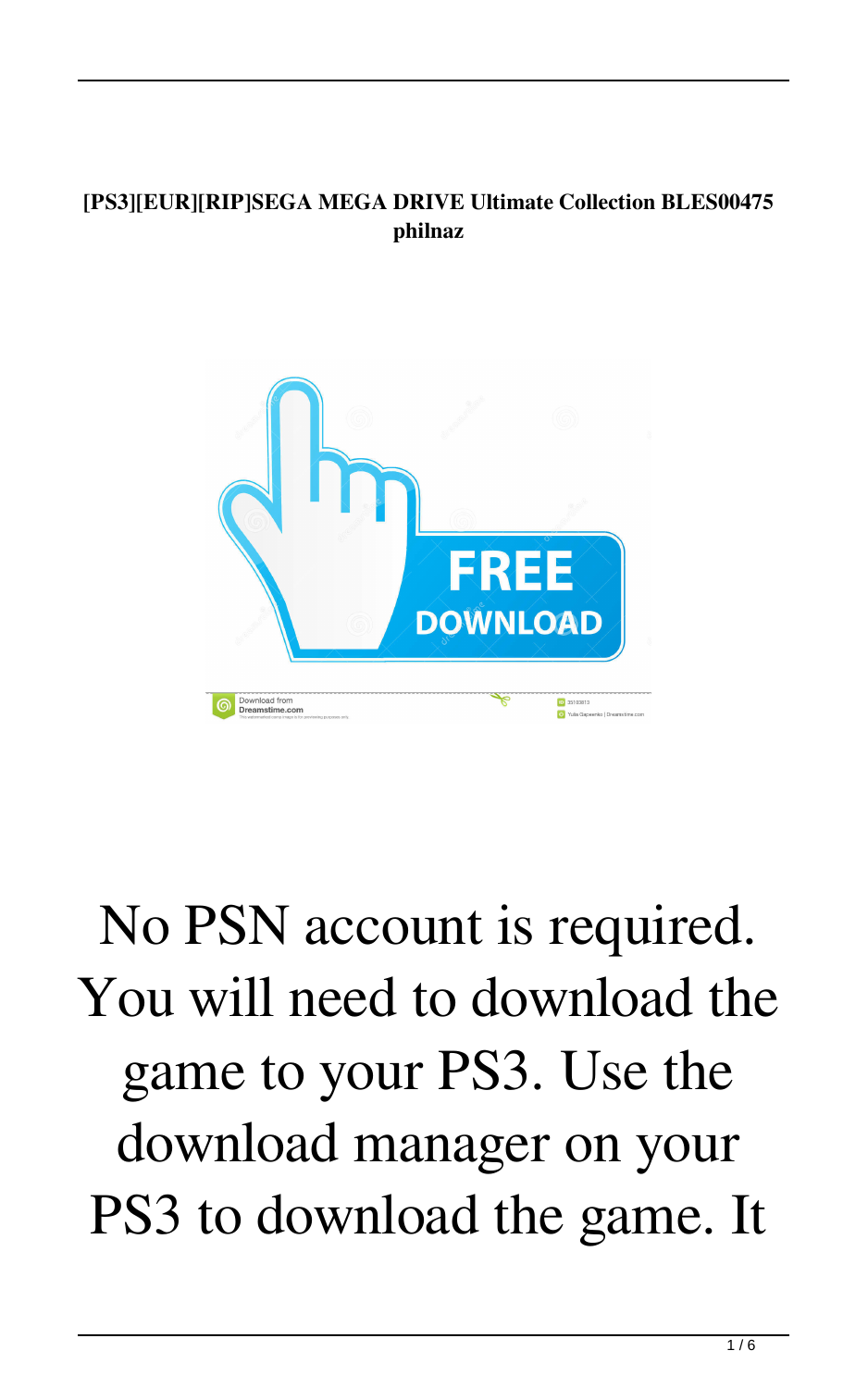is highly recommended to use a PS3 with at least 20GB of

free space. You will not be able to install the game if you run out of space. An overview of every mission in the game can be found below.--- author:

- 'José A. R. Campos' - 'Ricardo M. Stokstad' - 'Daniel I. Bond' - Emmanuel Durand - Raffaele Salvetti - 'Adam N. Fogelson' - 'Oliver G. Schmidt' bibliography: -'main.bib' title: | A NLPbased Approach to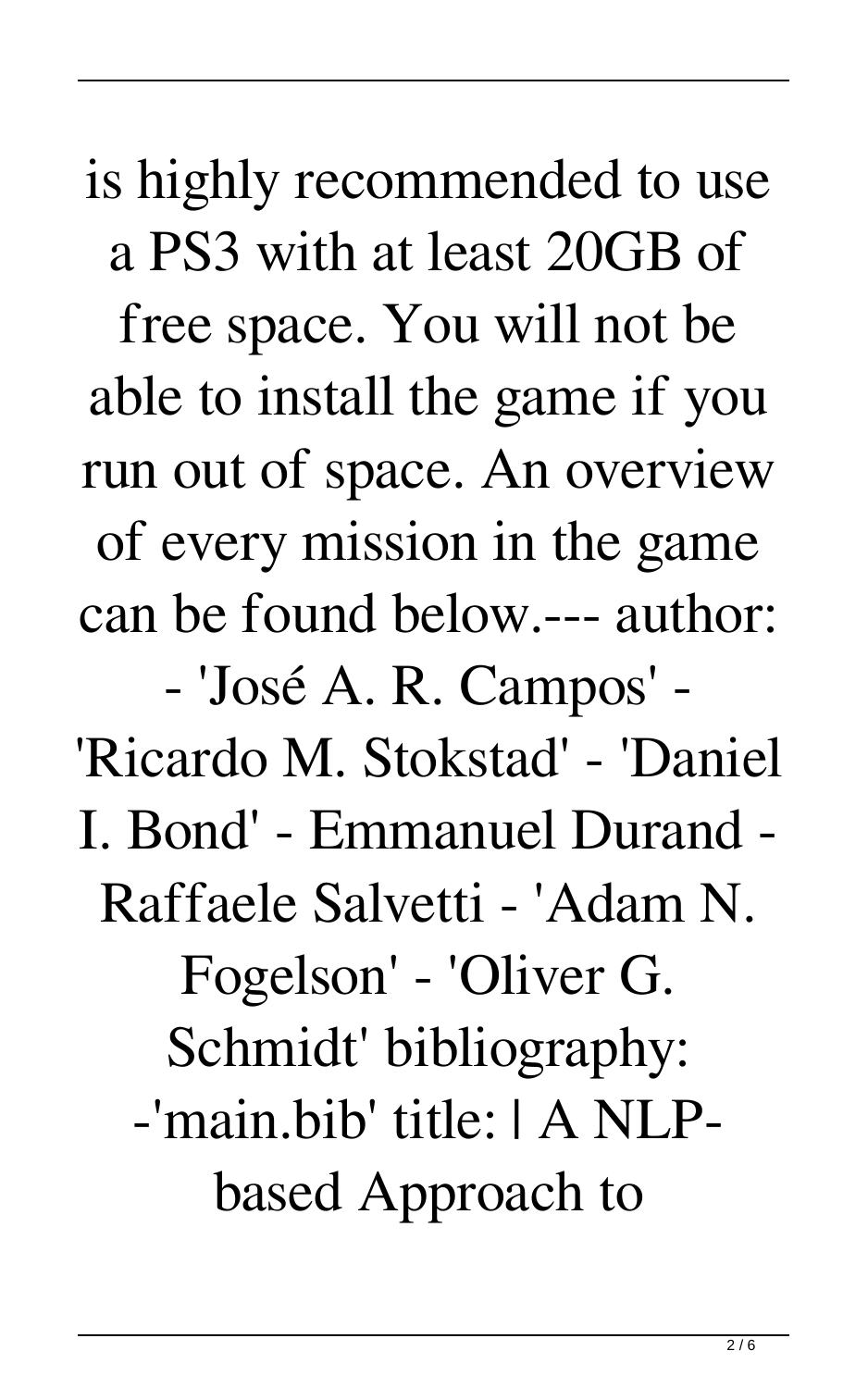Characterization of\ Cognitive Tasks Using Natural Language  $Reports --$ <concept> <concept\\_id>100 02951.10003227.10003236.10 010983</concept\\_id> <concept\\_desc>Information systems Knowledge bases</concept\\_desc> <conc ept\\_significance>500</conce pt\\_significance> </concept> <concept> <concept\\_id>100 02951.10003317.10003347.10 003348</concept\\_id> <concept\\_desc>Information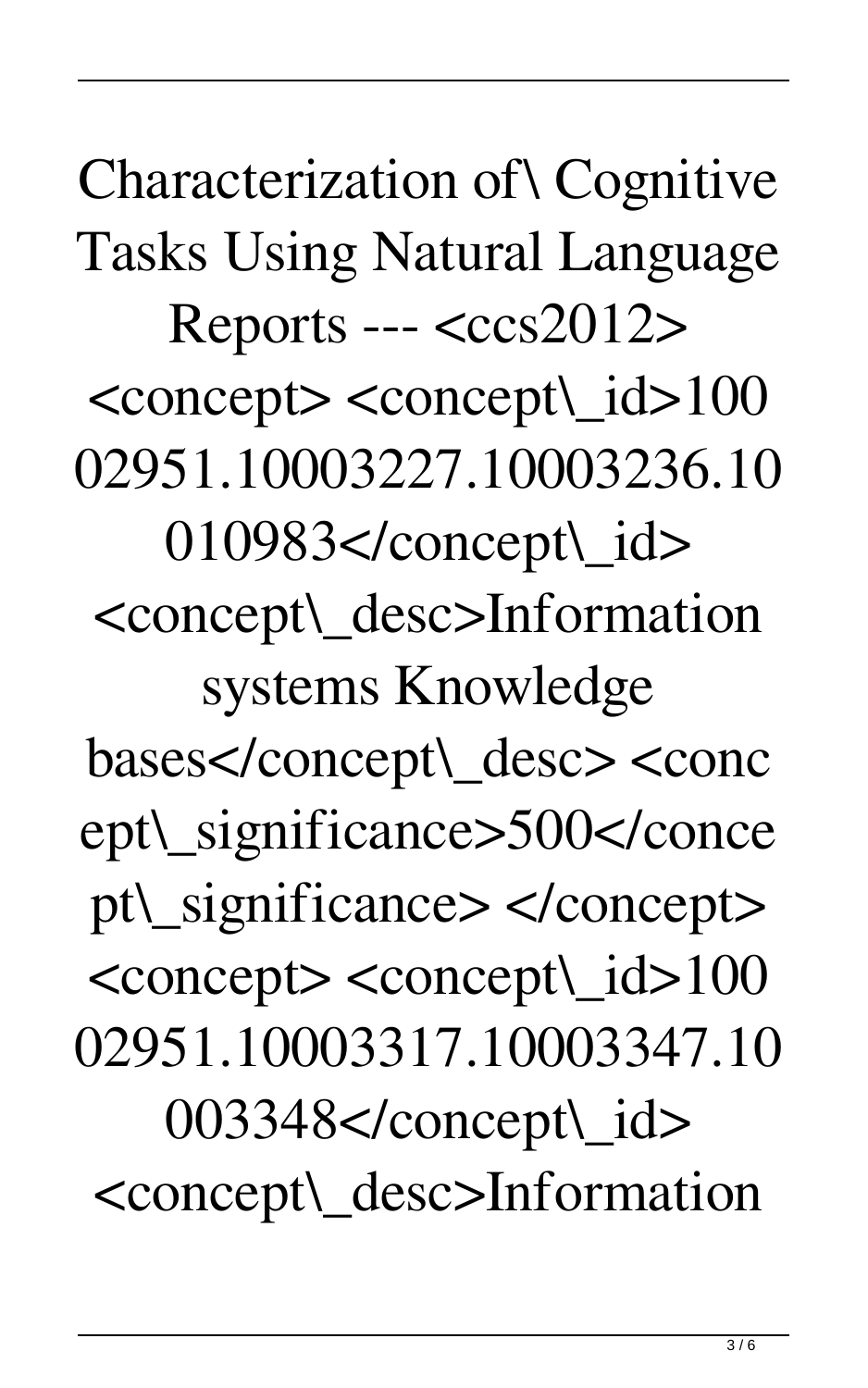systems Question answering</concept\\_desc> < concept\\_significance>300</c oncept\\_significance>

</concept> <concept> <conce pt\\_id>10002951.10003317.1 0003347.10003350</concept\  $id$ 

<concept\\_desc>Information systems Computational approaches to question answering</concept\\_desc> < concept\\_significance>300</c oncept\\_significance&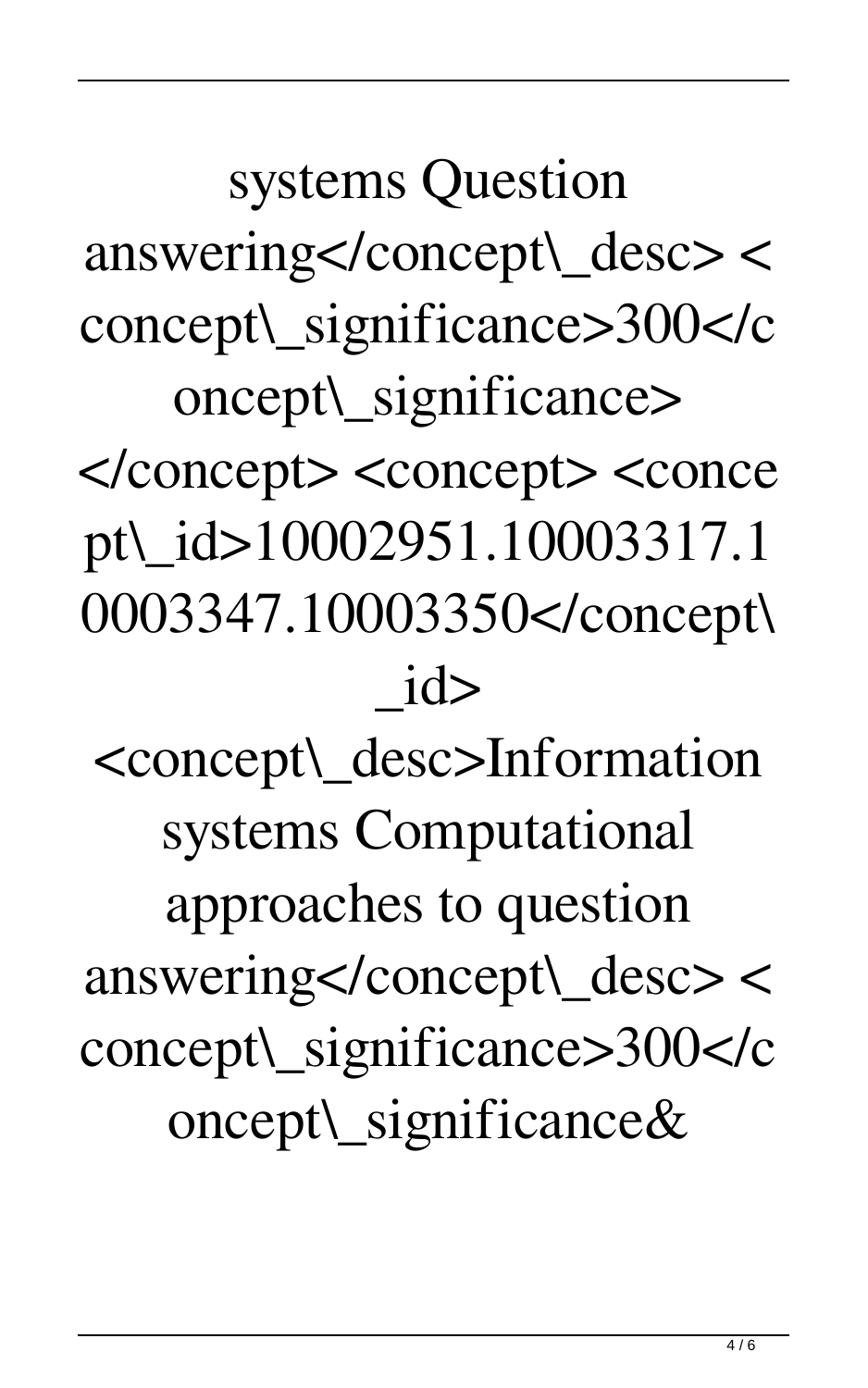[PS3][EUR][RIP]SEGA MEGA DRIVE Ultimate Collection BLES00475 Â. Game Category  $\hat{A}$ . PS3 Type  $\hat{A}$ · Language English  $\hat{A}$ · Total Size 390.3 MB Â Uploaded by Pulcione86. Psycho-Pass: The First Encounter (PS3), [PS3][EUR][RIP] Sega Mega Drive Ultimate Collection BLES00475 Game Category PS3 Type Language English Total Size 390.3 MB Uploaded by Pulcione86. SEGA MEGA DRIVE